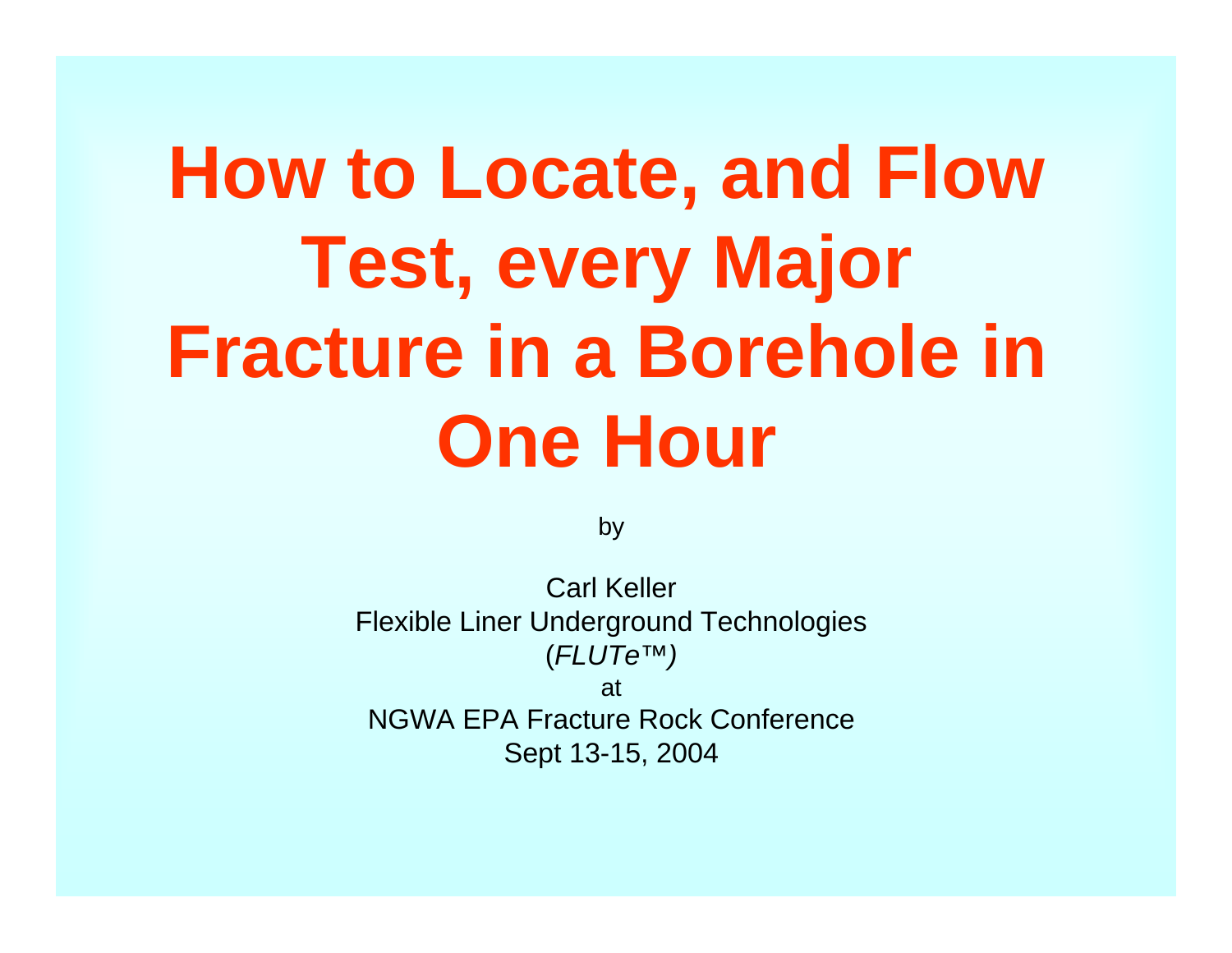## The Challenge:

Locate every significant flow path in the borehole, and measure the flow rate in each flow path as quickly as possible.

#### The Result:

All significant flow paths identified and their flow rates measured in ½ hour to 4 hours in boreholes 150 – 600 ft deep.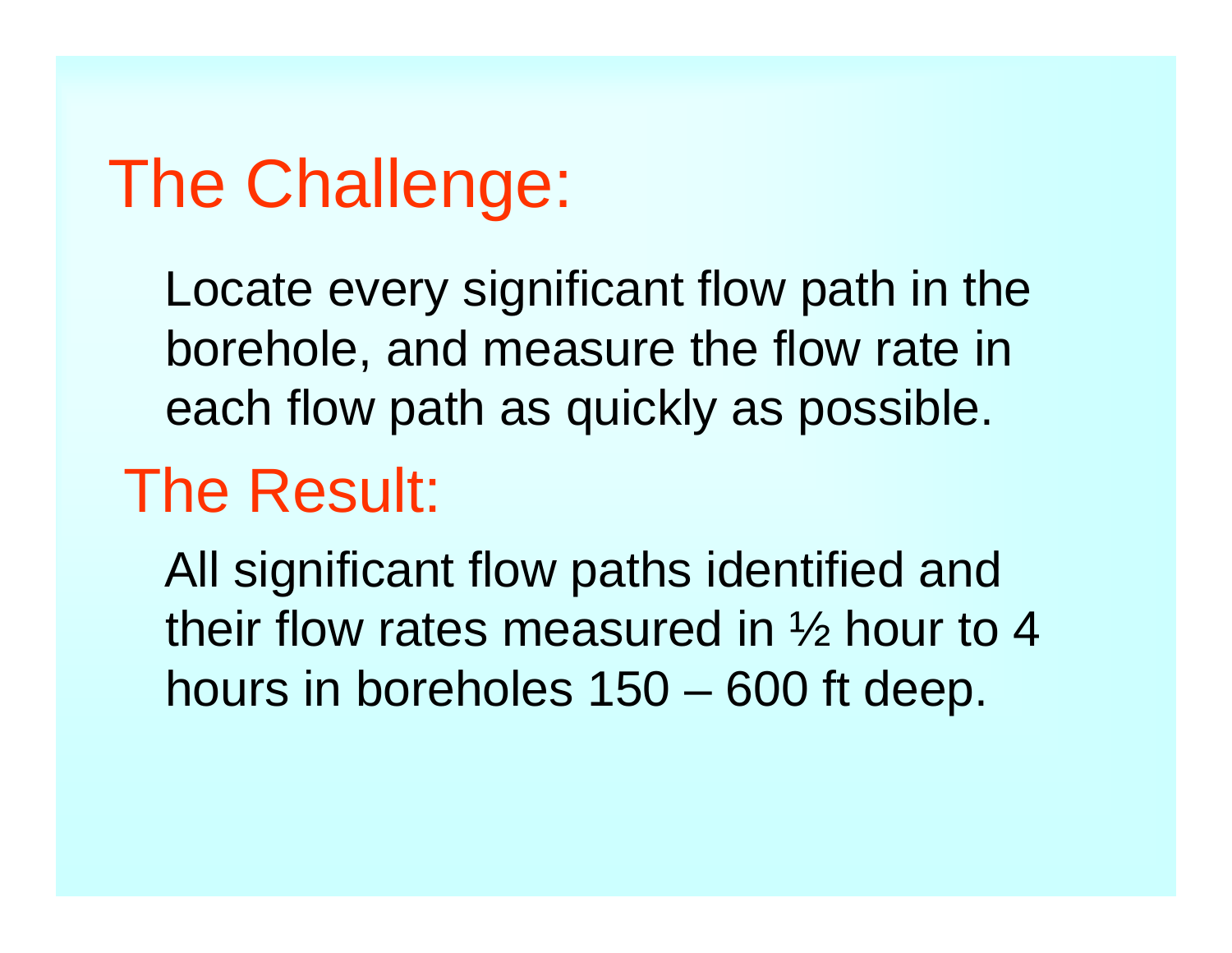### Topics to be addressed

- How a blank flexible liner is installed
- •What controls the installation rate
- How the installation is measured to obtain the required data for flow path mapping
- How the data is analyzed
- •Results of measurements
- Comparisons with other measurements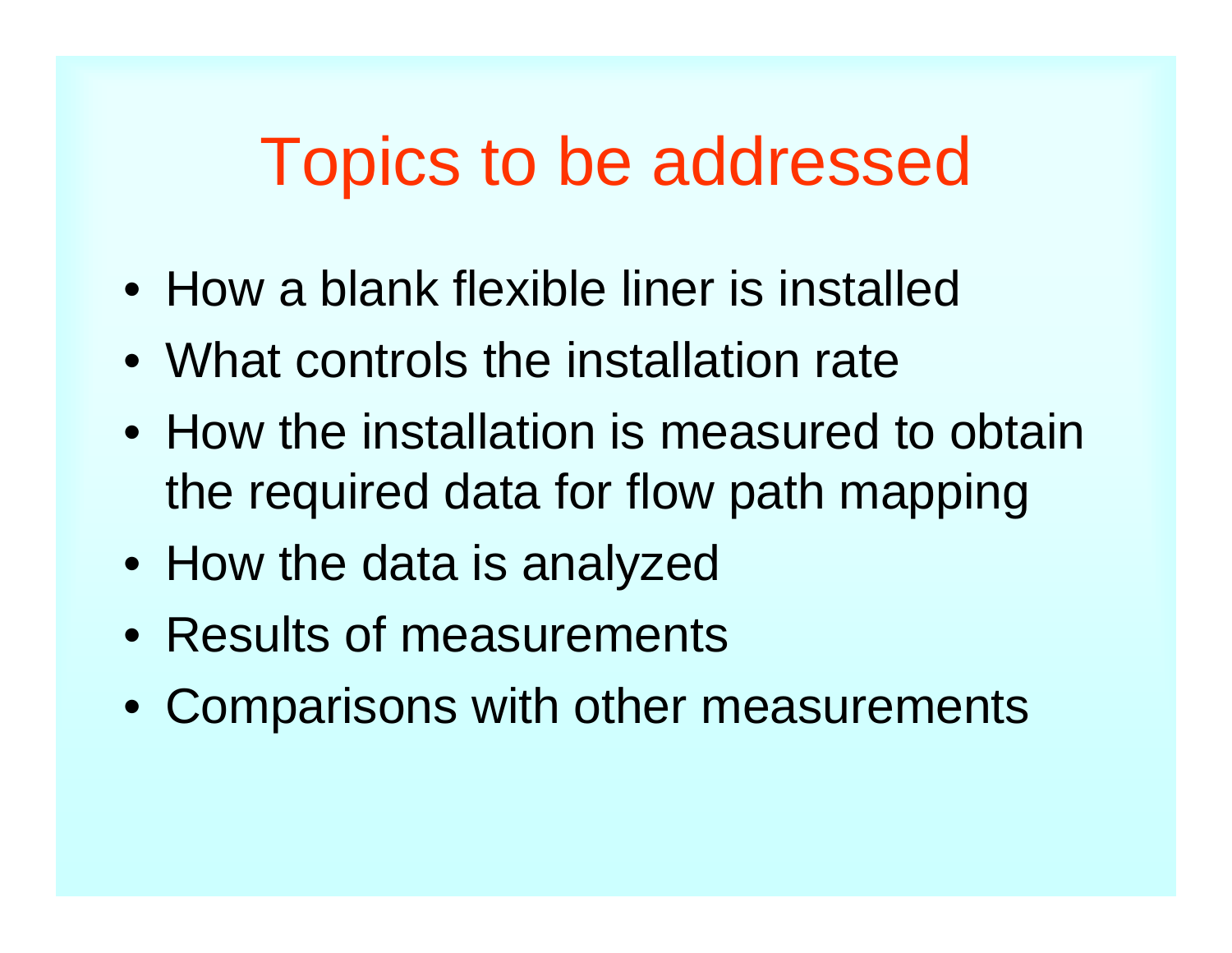#### The blank liner installation seals the hole

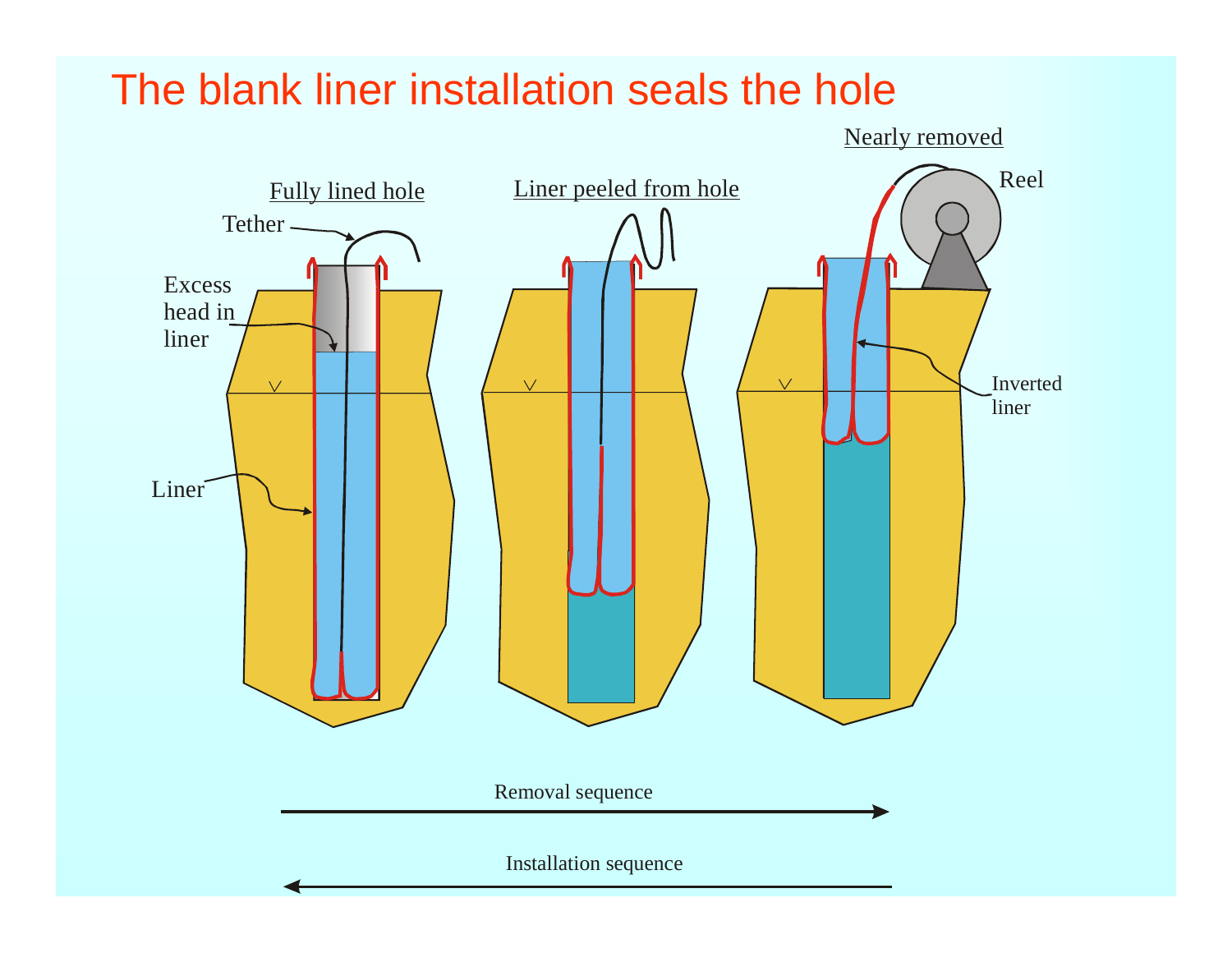

**or, it can be removed by pumping during the installation**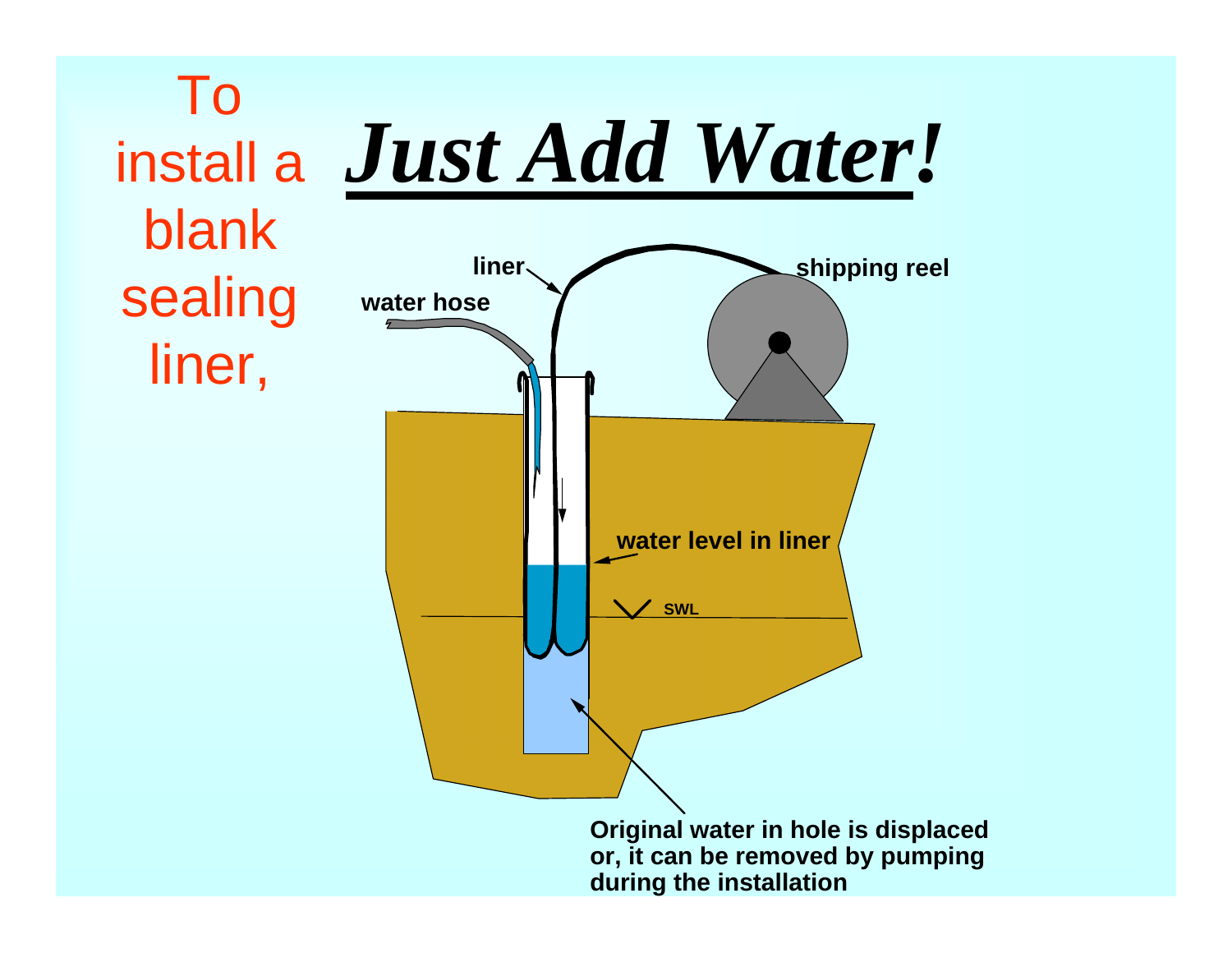Measuring the installation rate and head yields a transmissivity profile

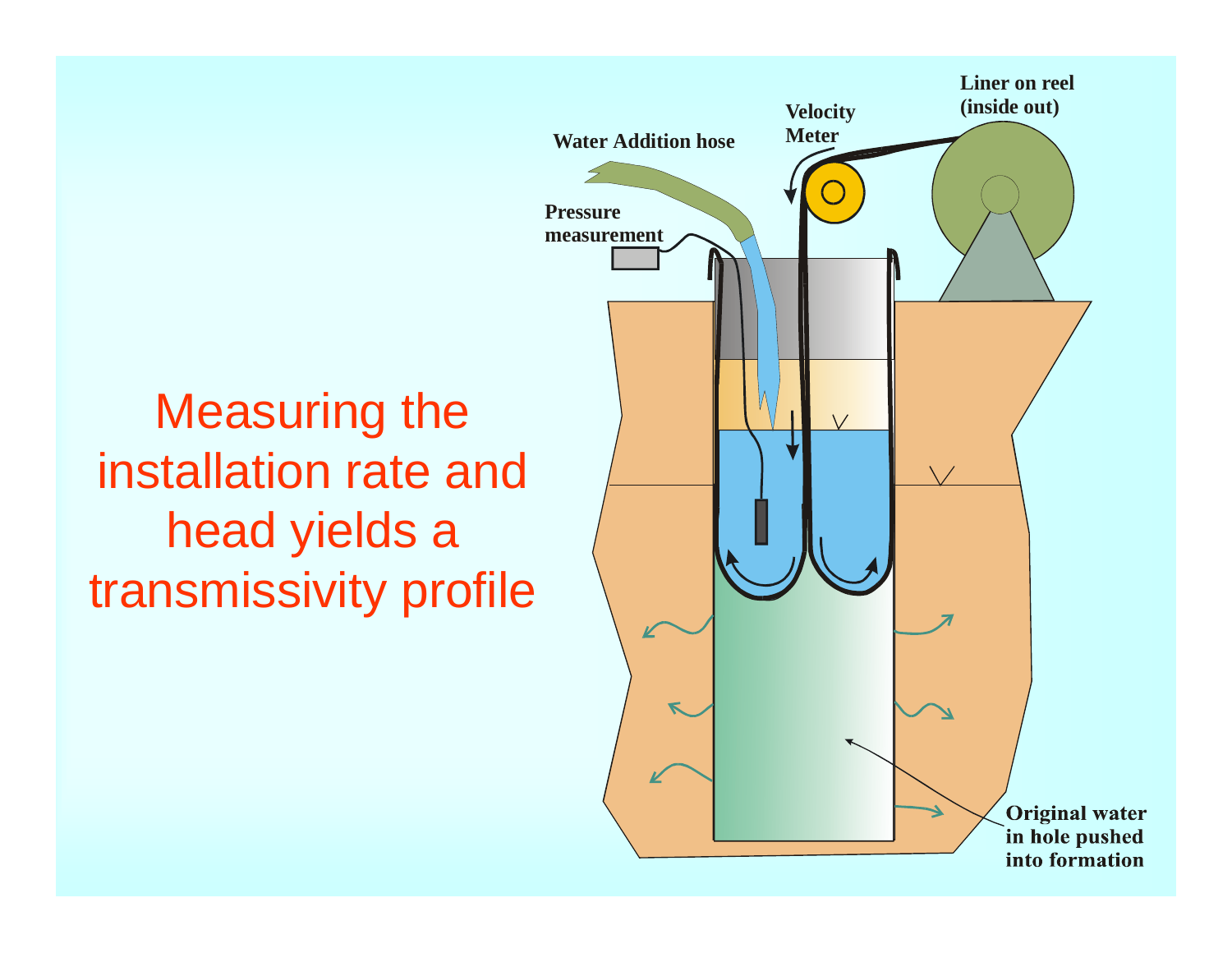#### The liner descent velocity is controlled by the flow paths

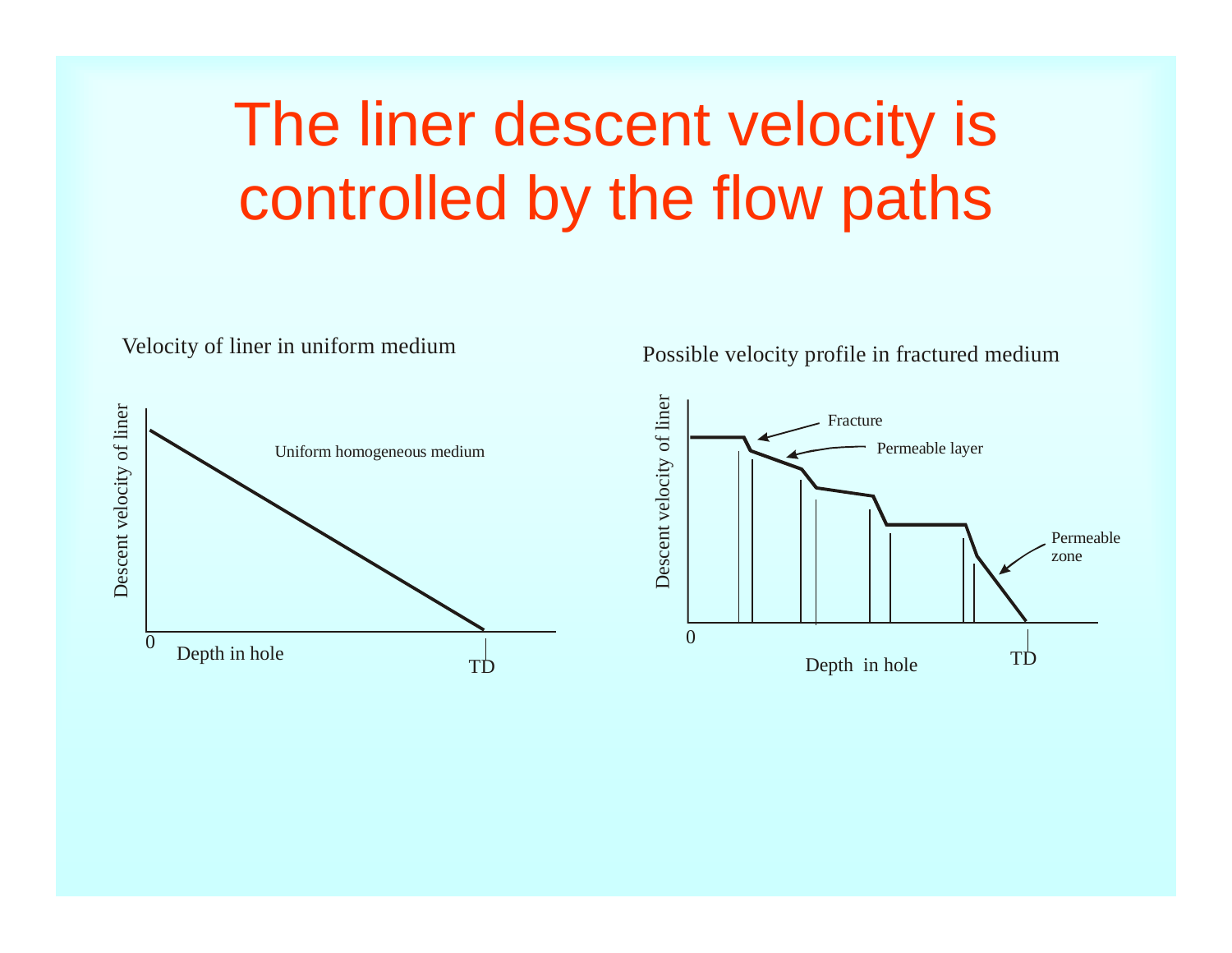#### The liner velocity drops when each fracture is sealed



**Flow rate into the fracture, Q, is**  $A(V1\text{-}V2)$  **, where**  $V1\text{>}V2$ 

Average flow rate into the hole wall over the interval dZ is:  $Q/(dZ \pi D) = fctn(C,dP, D...)$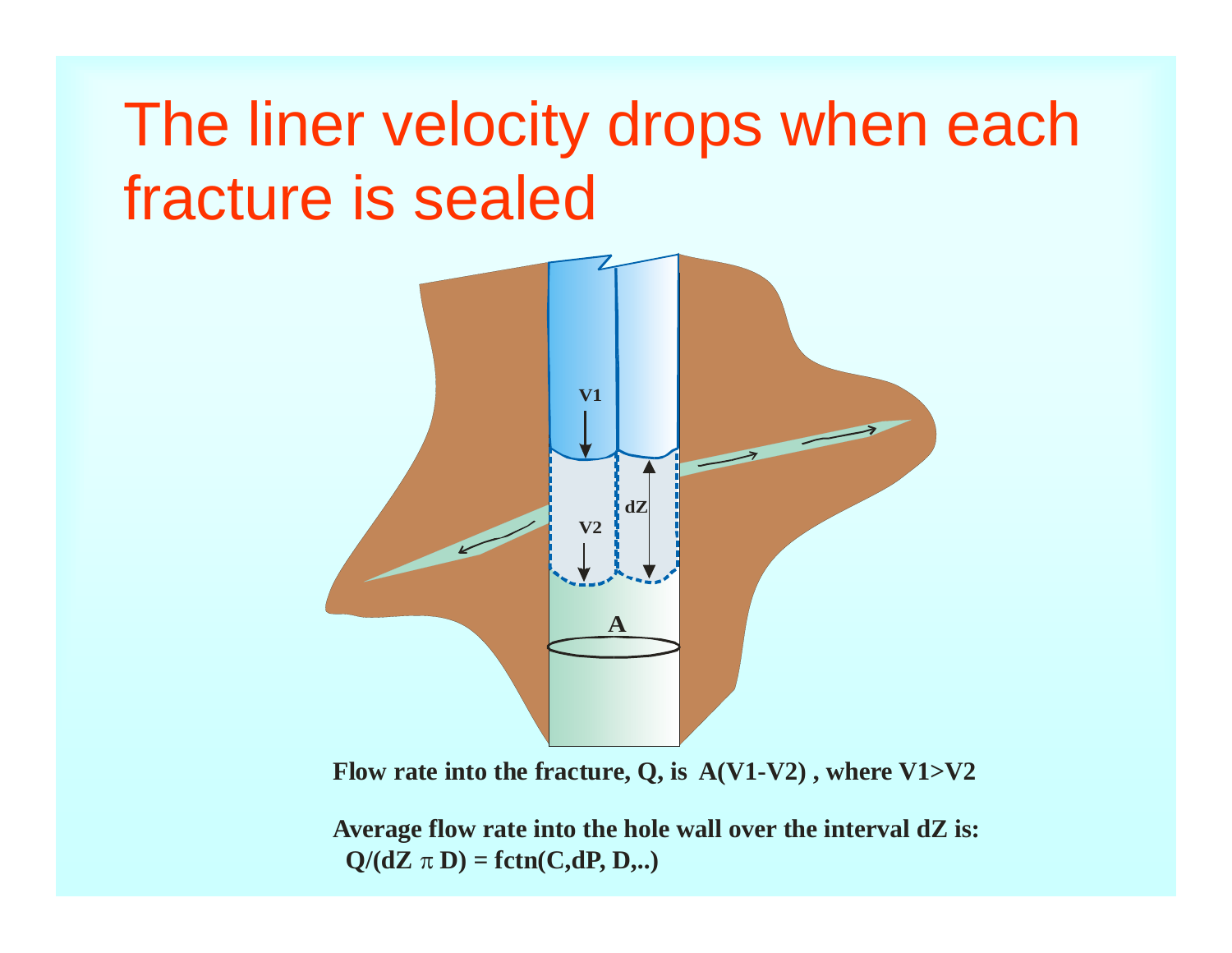# Straddle packers have more or less leakage **dZFlow rate into the fracture is Q-L1-L2. L1L2Q**

Average flow rate into the hole wall over the interval dZ is:  $(Q-L1-L2)/(dZ \pi D) = fctn(C,dP, D, L,...)$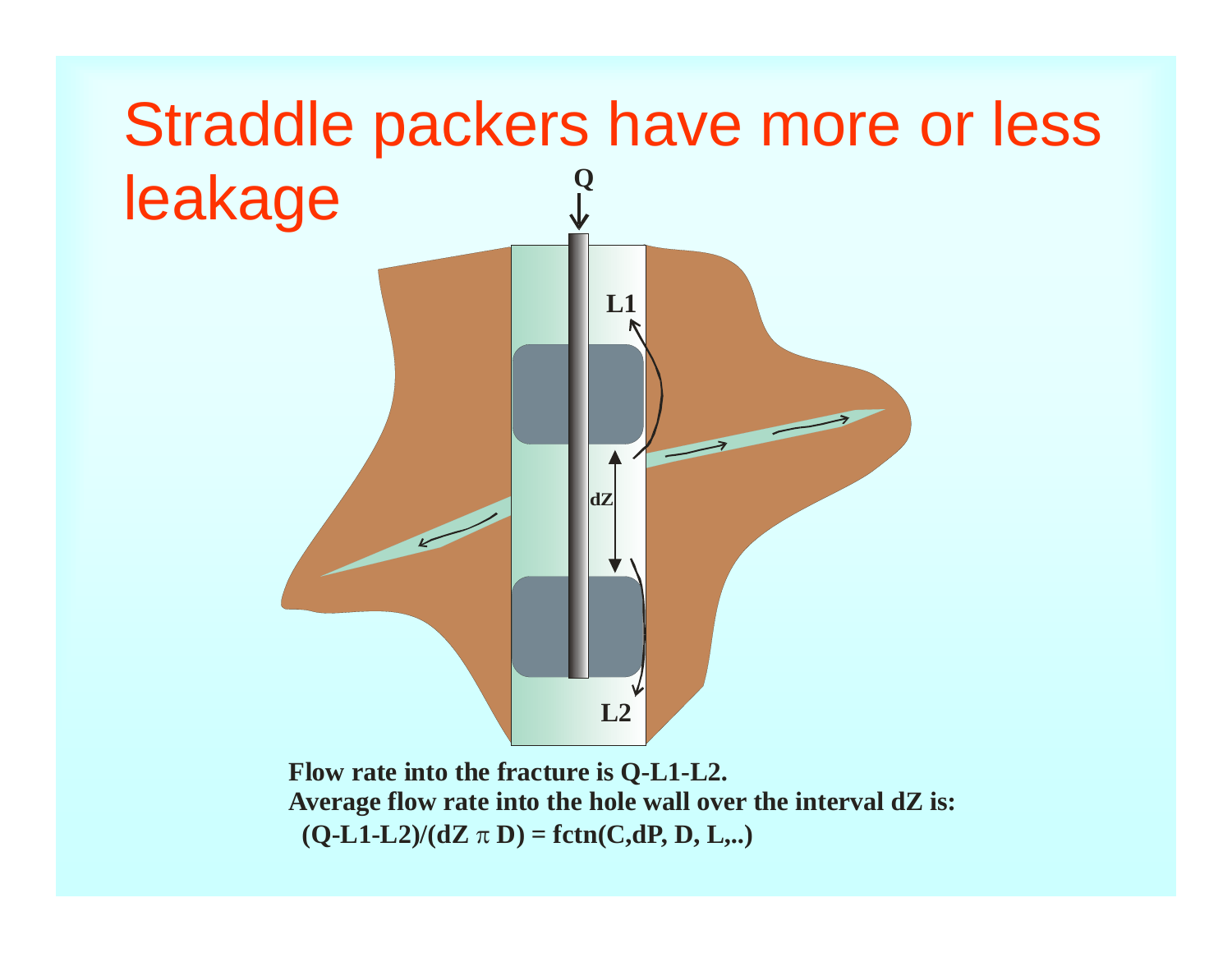#### **Comparison of flow fields**

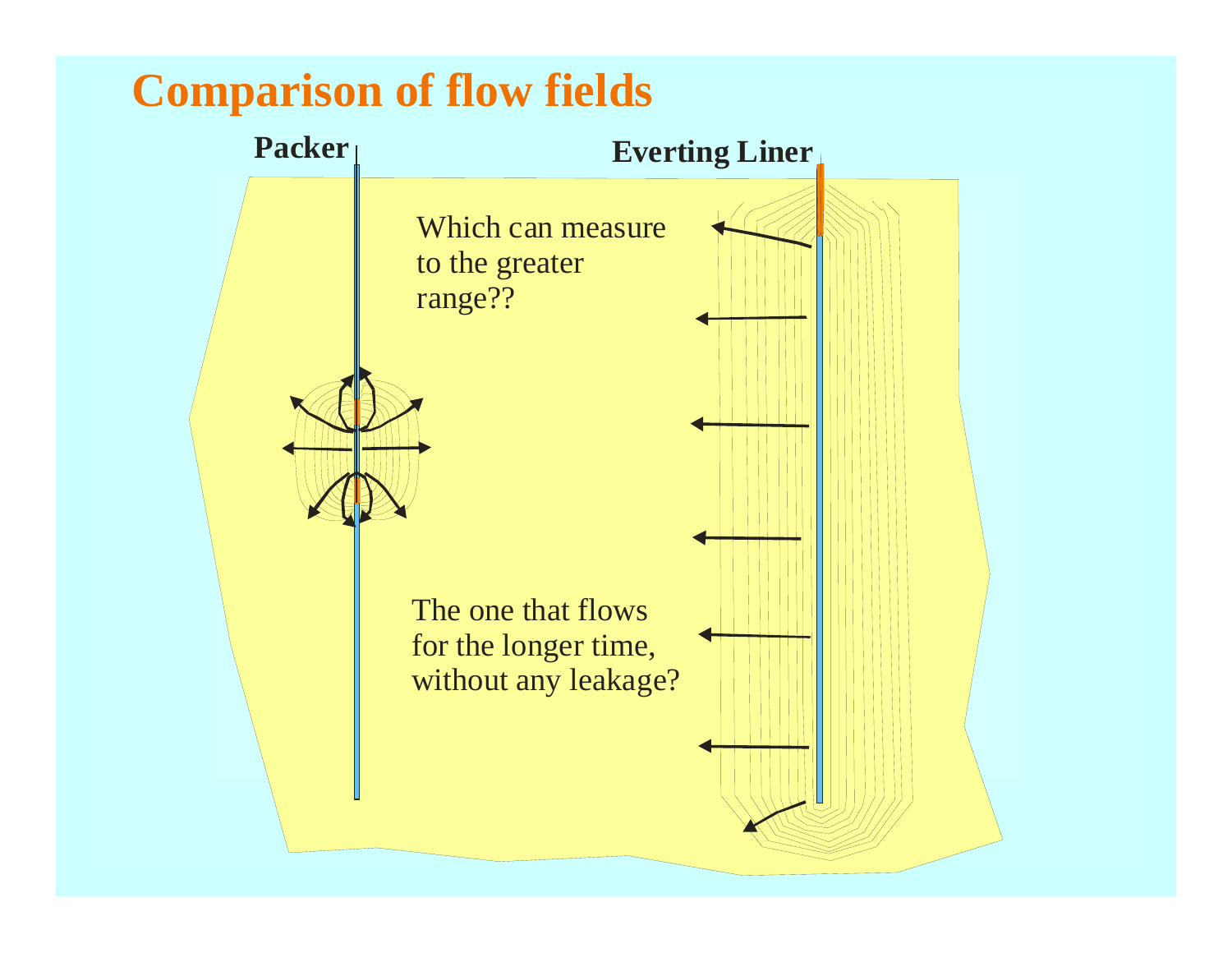#### In a breakout, a liner slows and then accelerates as it exits



 $Vi = Q/Ai$ 

Hence, only a breakout with flow paths causes a persistent drop in the velocity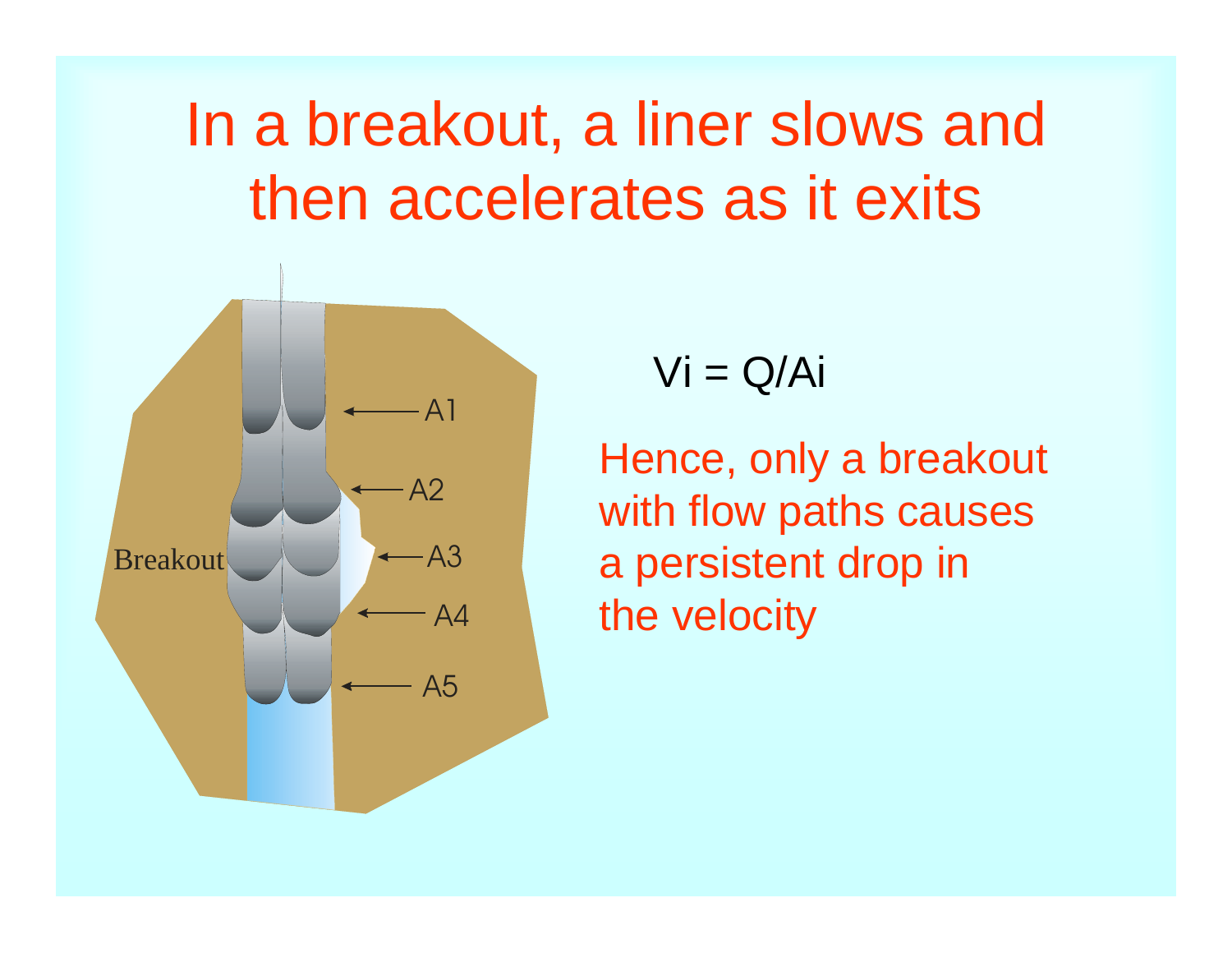#### How well does the liner seal the hole?

- The following photo was taken inside a 6" diameter 328 ft hole at Cambridge, Ontario by Peter Pemhe.
- The liner is a 400denier urethane coated Nylon fabric. The liner is about 6.5 inches in diameter with about 40 ft of excess head.
- In the lower left hand corner is a 1" wide welded seam tape. This is the typical blank liner.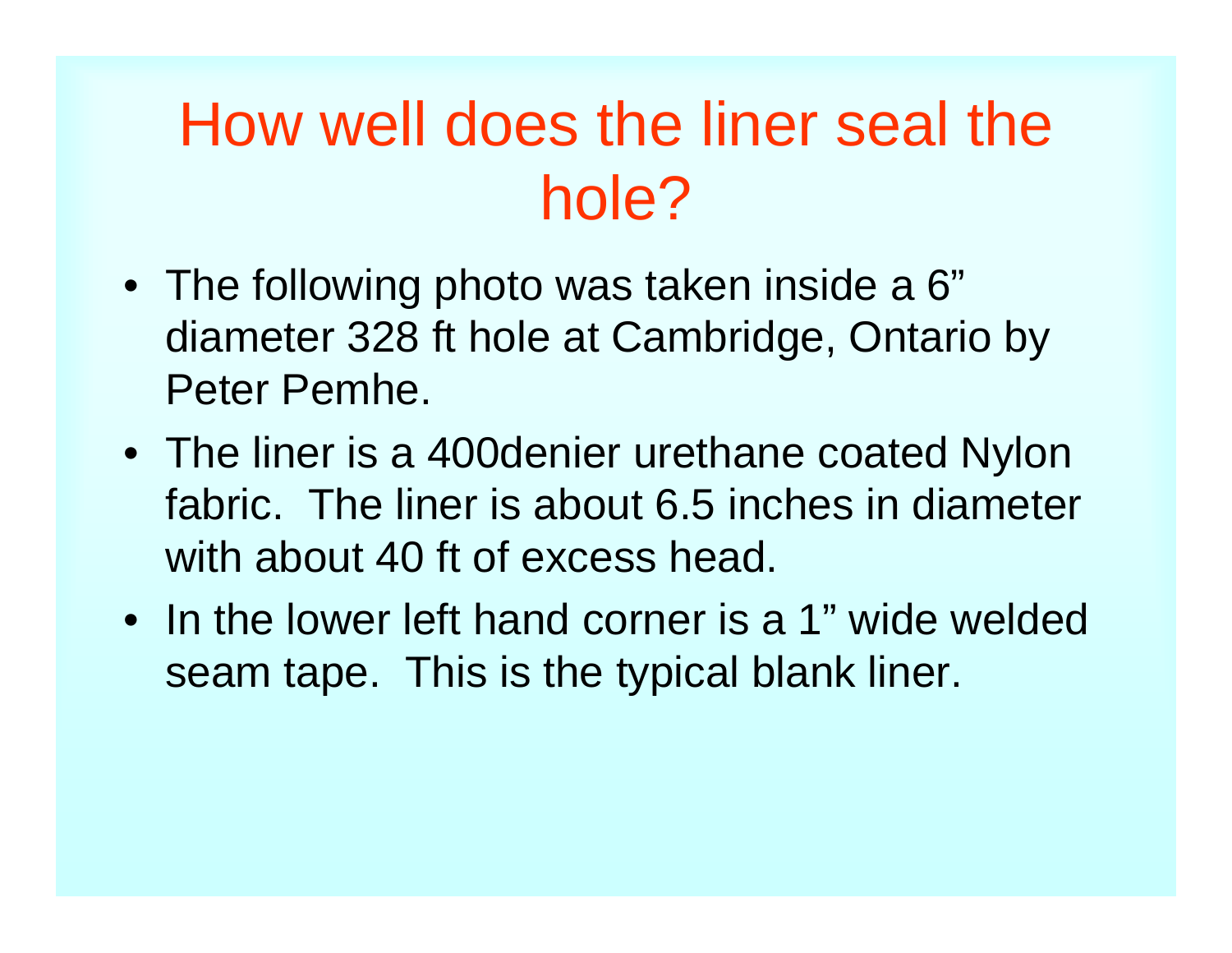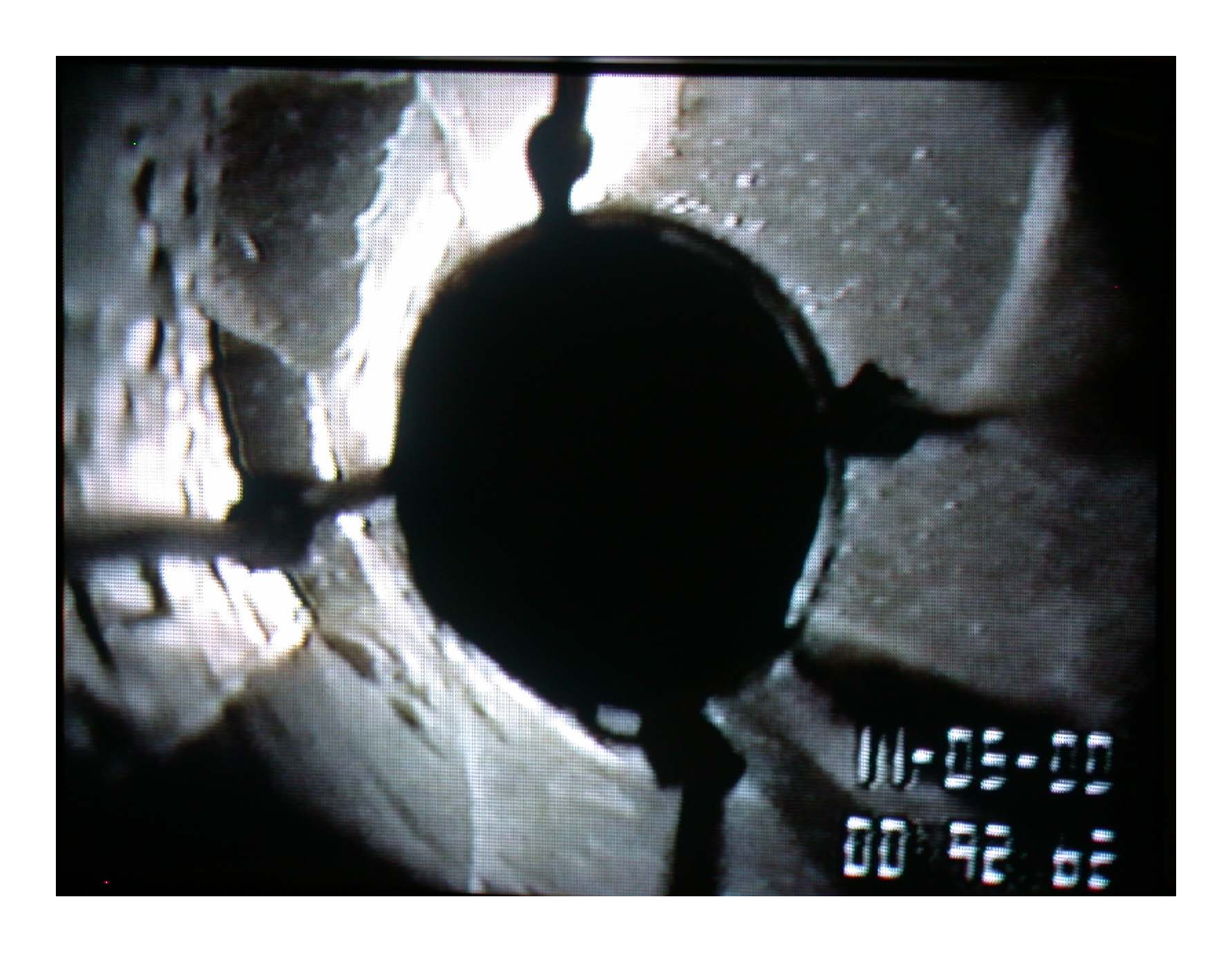#### This machine collects the data to a laptop and controls the tension (8" hole)

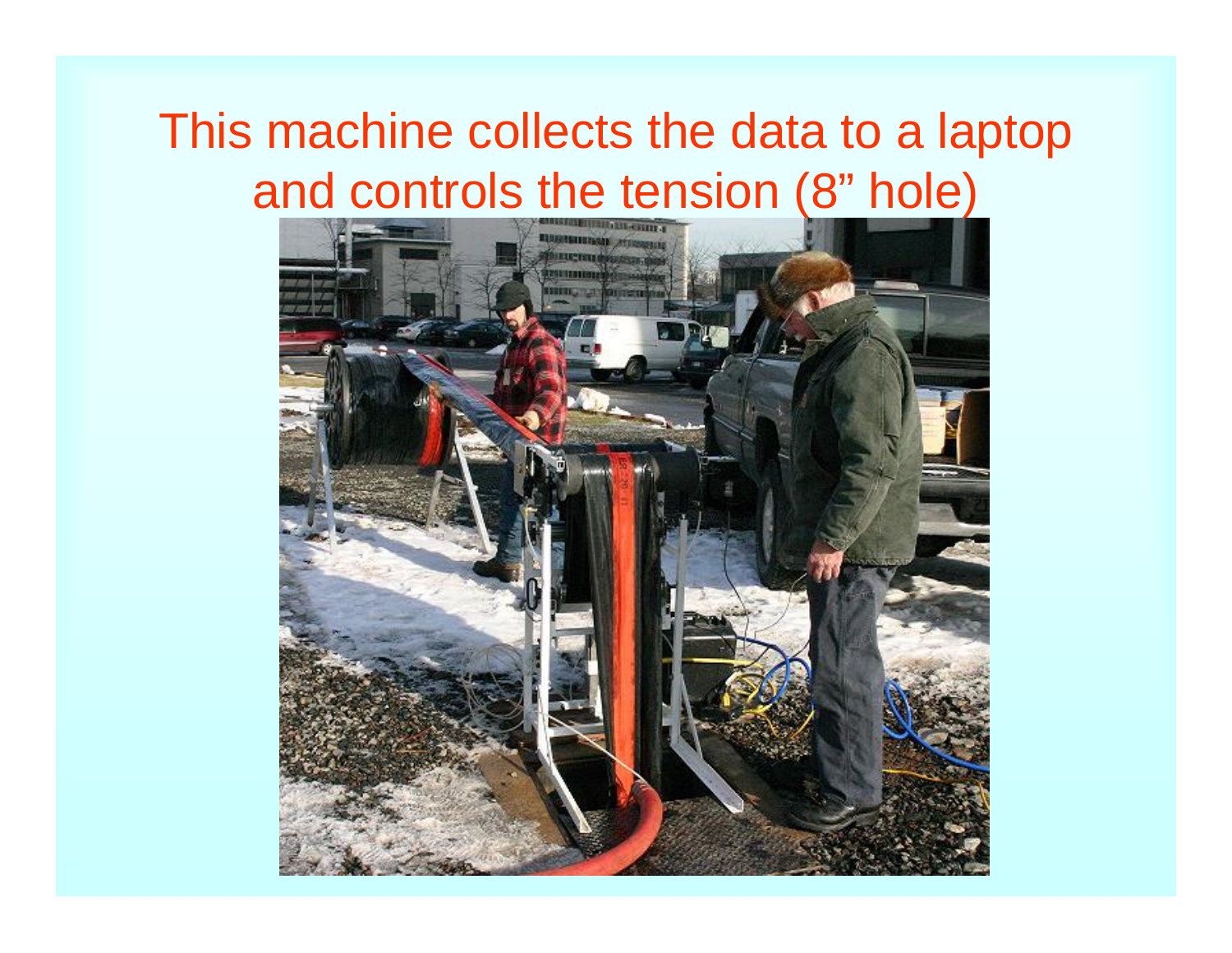#### Data collected every 1-2 seconds:

- •Position
- Time
- Head inside the liner
- Tension on the liner

And, the tension on the liner is controlled at an essentially constant value.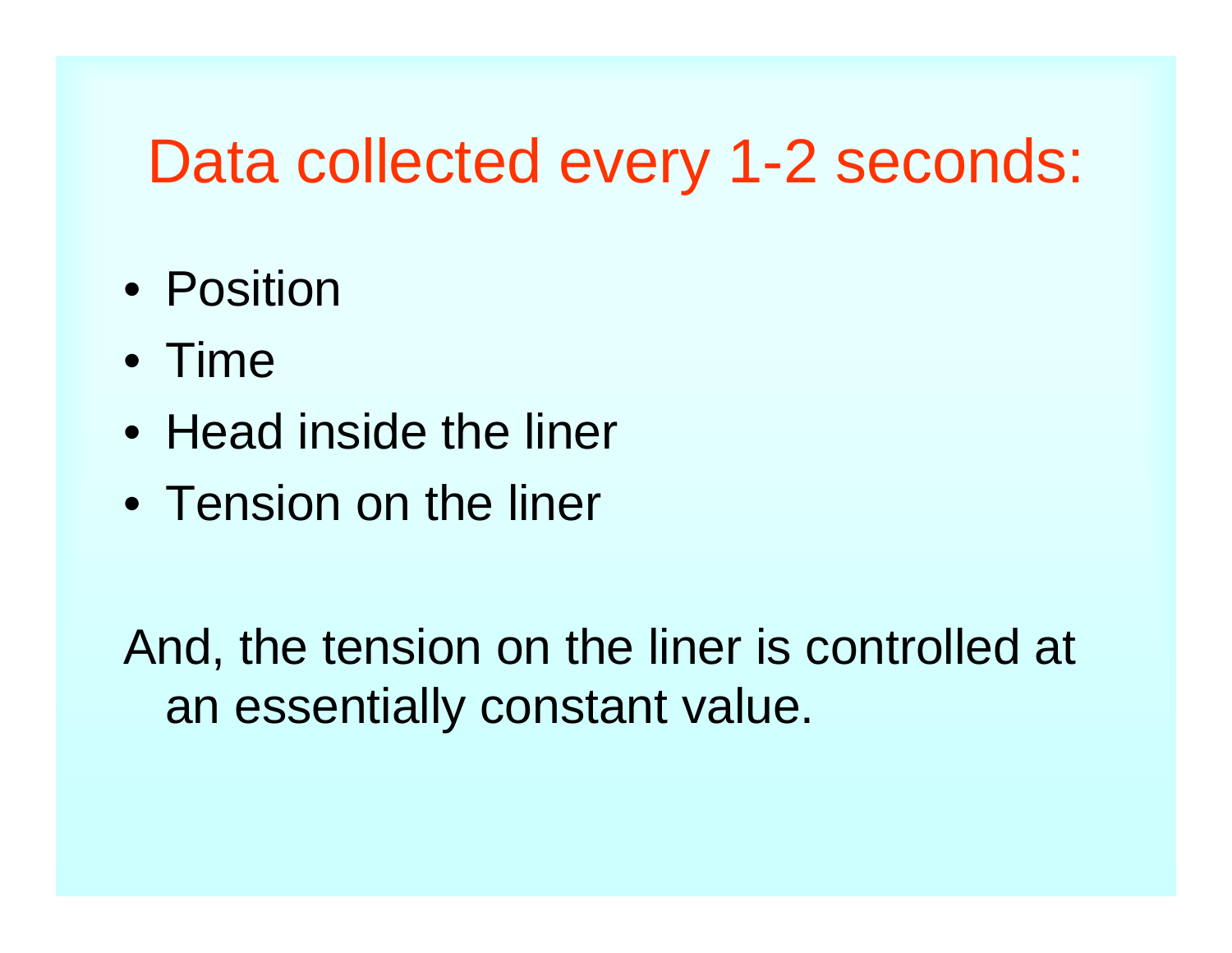#### The calculations are:

- Velocity of the liner descent
- The position of the liner in the hole
- The change in velocity between each time step
- The persistent change in velocity with depth
- The transmissivity of the hole with depth
- The conductivity of each increment in depth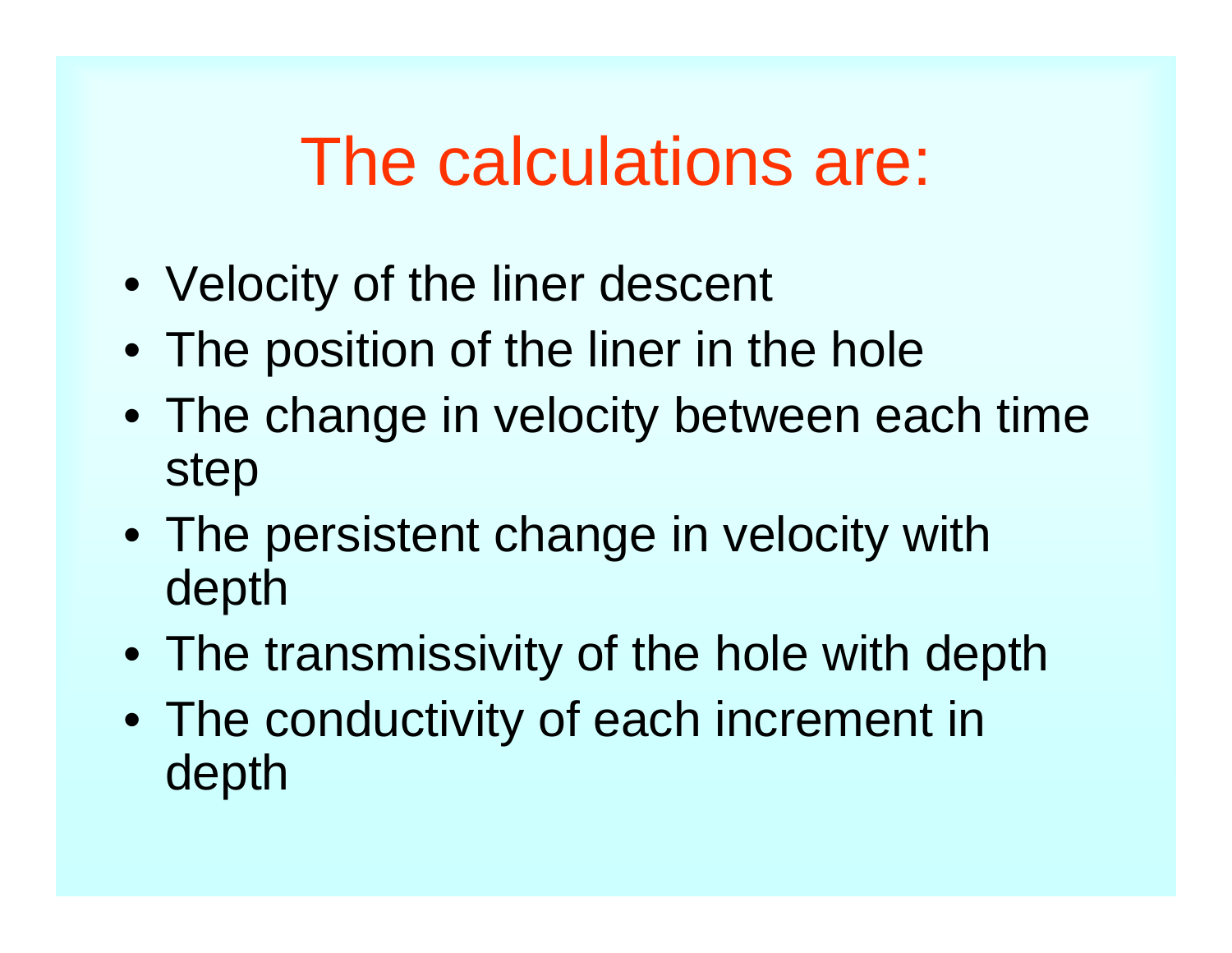### The results: amazing detail



By 64 ft, the flow rate is down to only 8% of the initial flow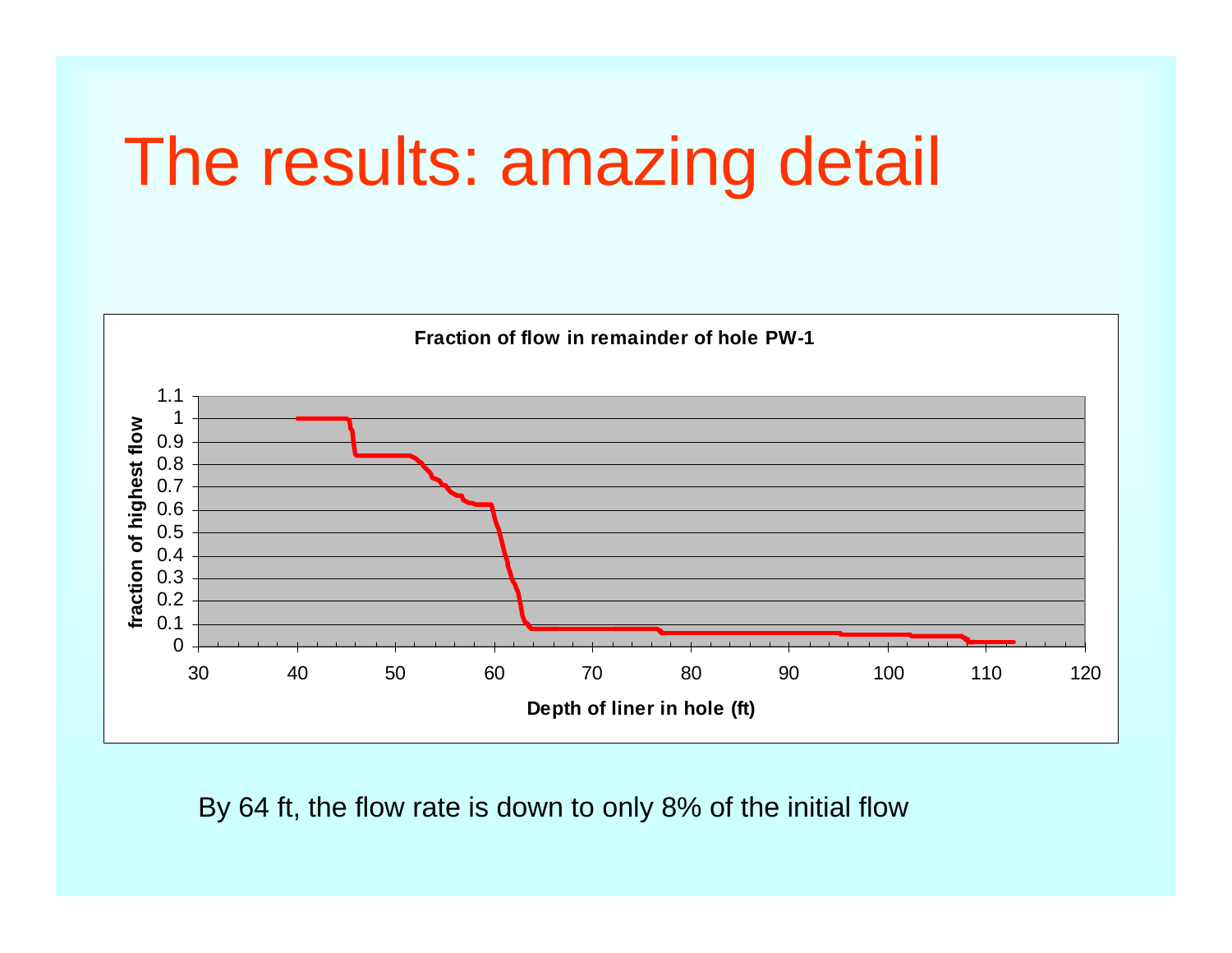#### 35% of the flow is out the last two fractures



#### Approximately a 30 minute data collection time.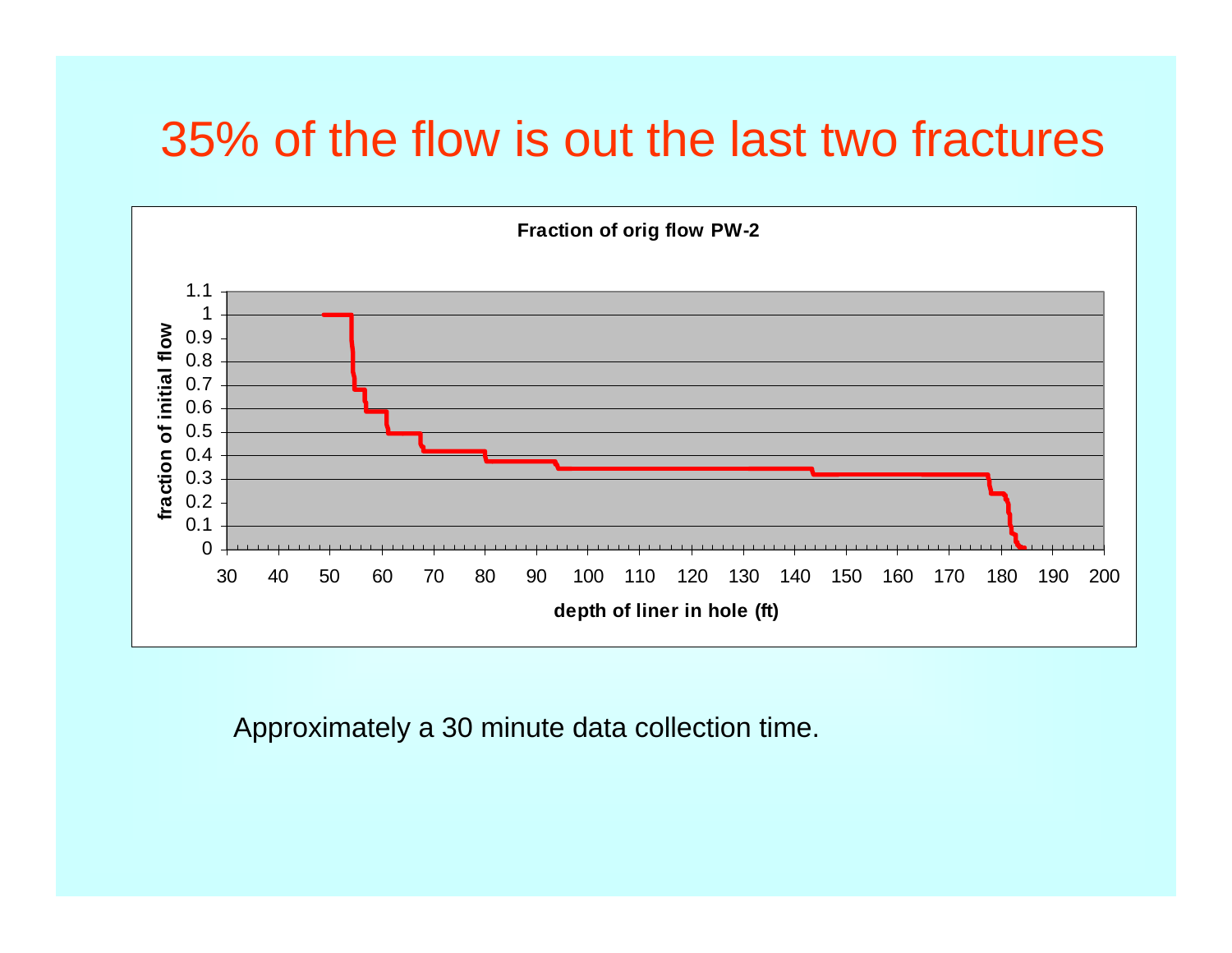#### 4" diam. x 408' borehole in shale, we took about 4 hrs of data

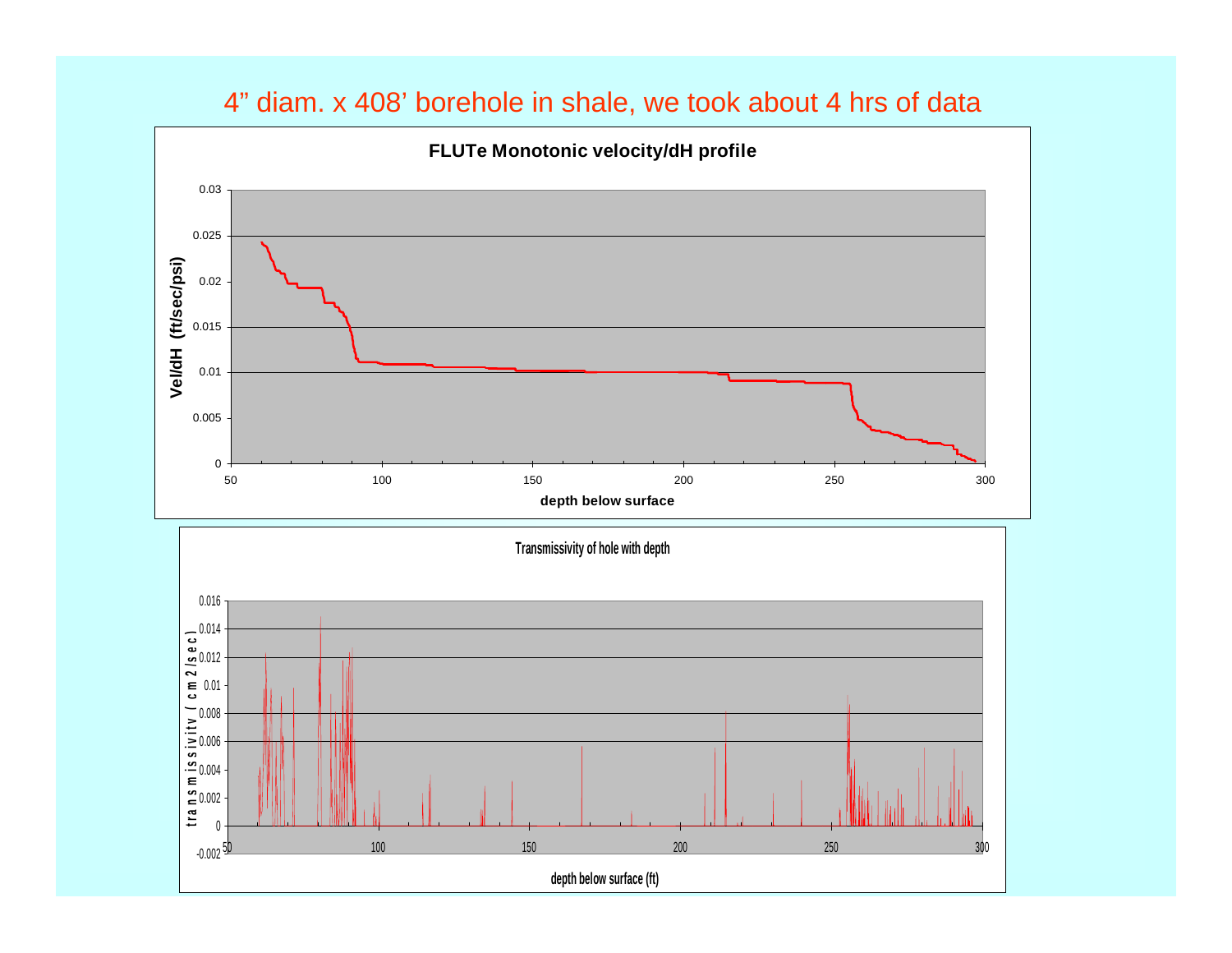#### This was taken in an 8" hole and compared to straddle packer tests

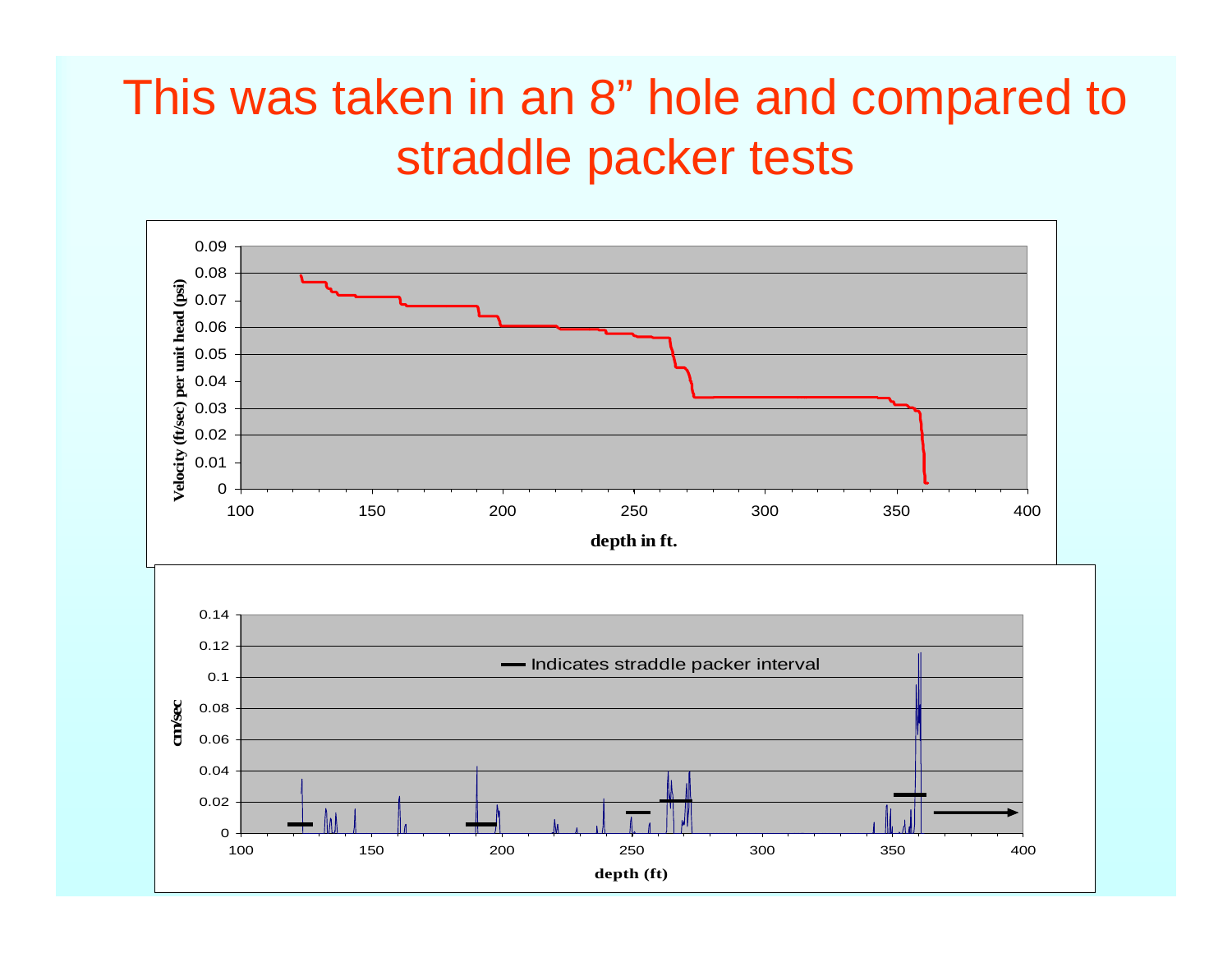#### Integrating the Profiler results over the same interval as the packer tests produces very good agreement

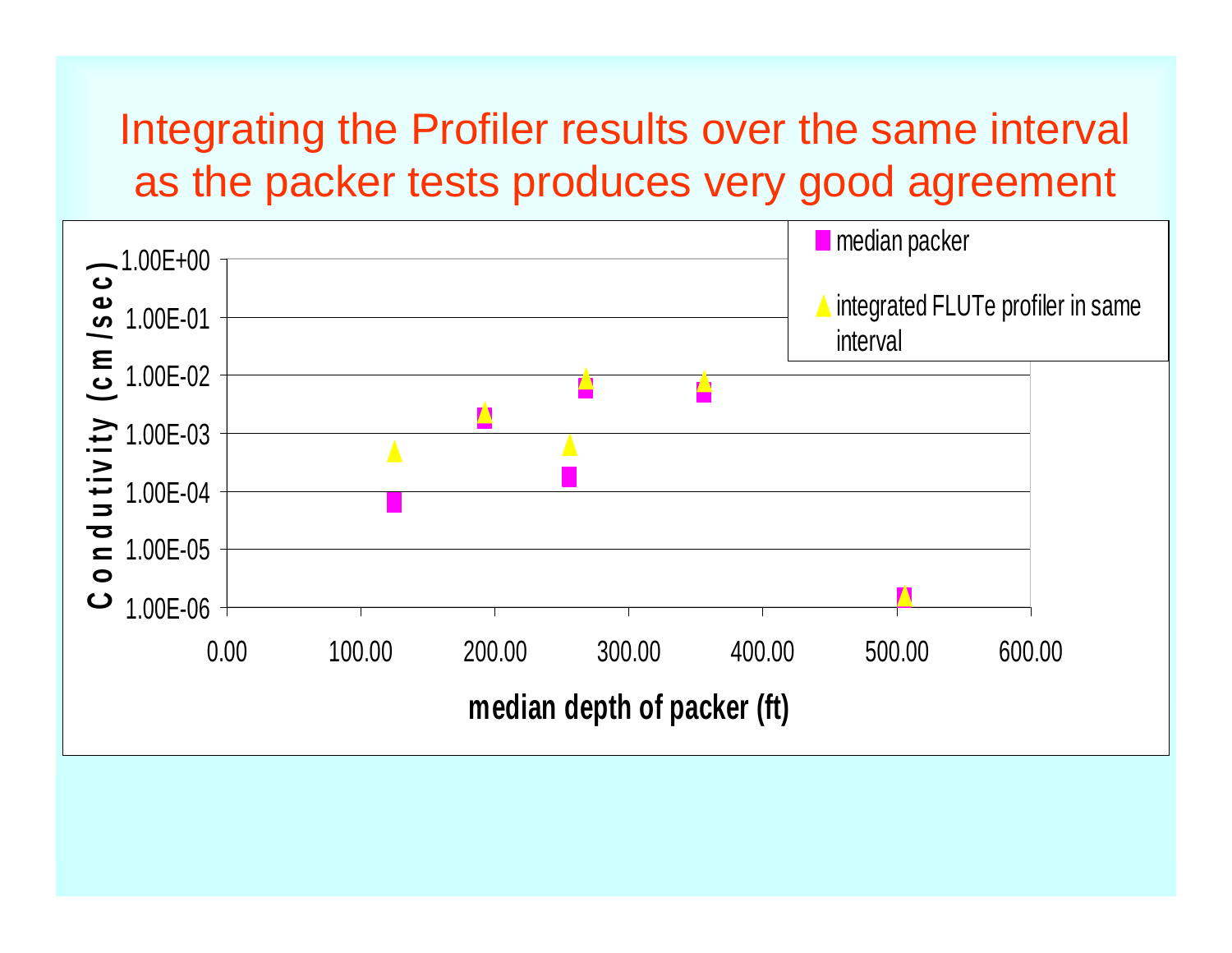## Limitations?

- Primarily related to adhesion of the liner to itself above the water level in the liner
- Hence the following combination is the most difficult:
	- –Deep water table (long wet film possible)
	- **Harry Committee** With high transmissivity (limited excess head)
	- **Harry Committee**  Small diameter hole (high velocity and low towing force to overcome any drag effects)
- These have been overcome in most cases.
- Easy to identify data quality in the data plots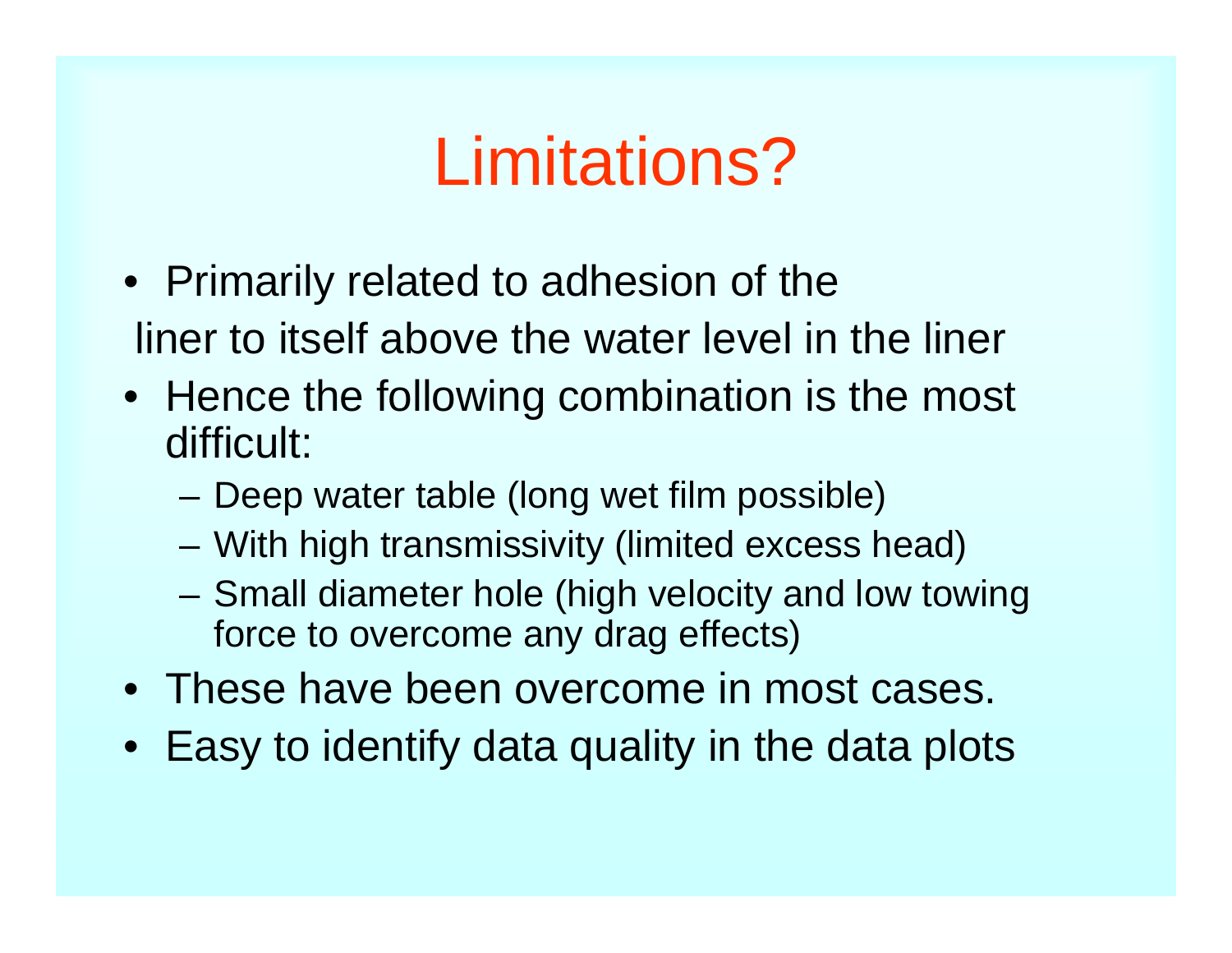## Definition of the FLUTe Trio

- 1. A sealing *Blank Liner* to prevent cross contamination in a borehole
- 2. The *Hydraulic Conductivity Profiling* of a hole while installing a blank liner
- 3. The installation of a multi level sampling liner, called a *Water FLUTe*, for the head profile and water quality measurements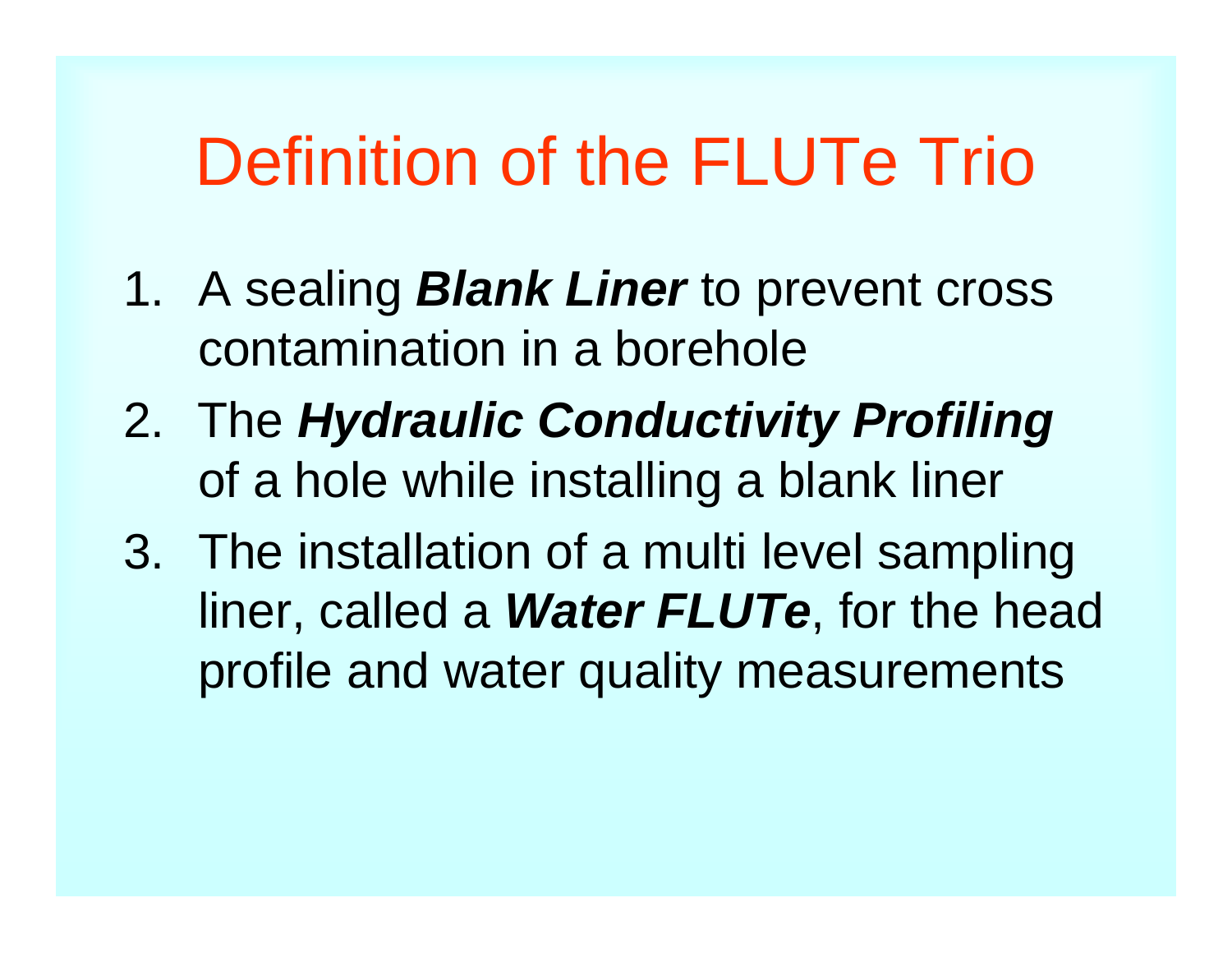### **Conclusions**

- The flow path resolution of this profiling technique is far greater than packer testing can provide.
- The time to obtain these results is 5-15% of the time for a complete suite of packer tests of the entire hole.
- The profiling blank liner is often installed for the purpose of sealing the hole, so the additional cost is low.
- There is no significant leakage with this method, it conserves the entire hole volume flow.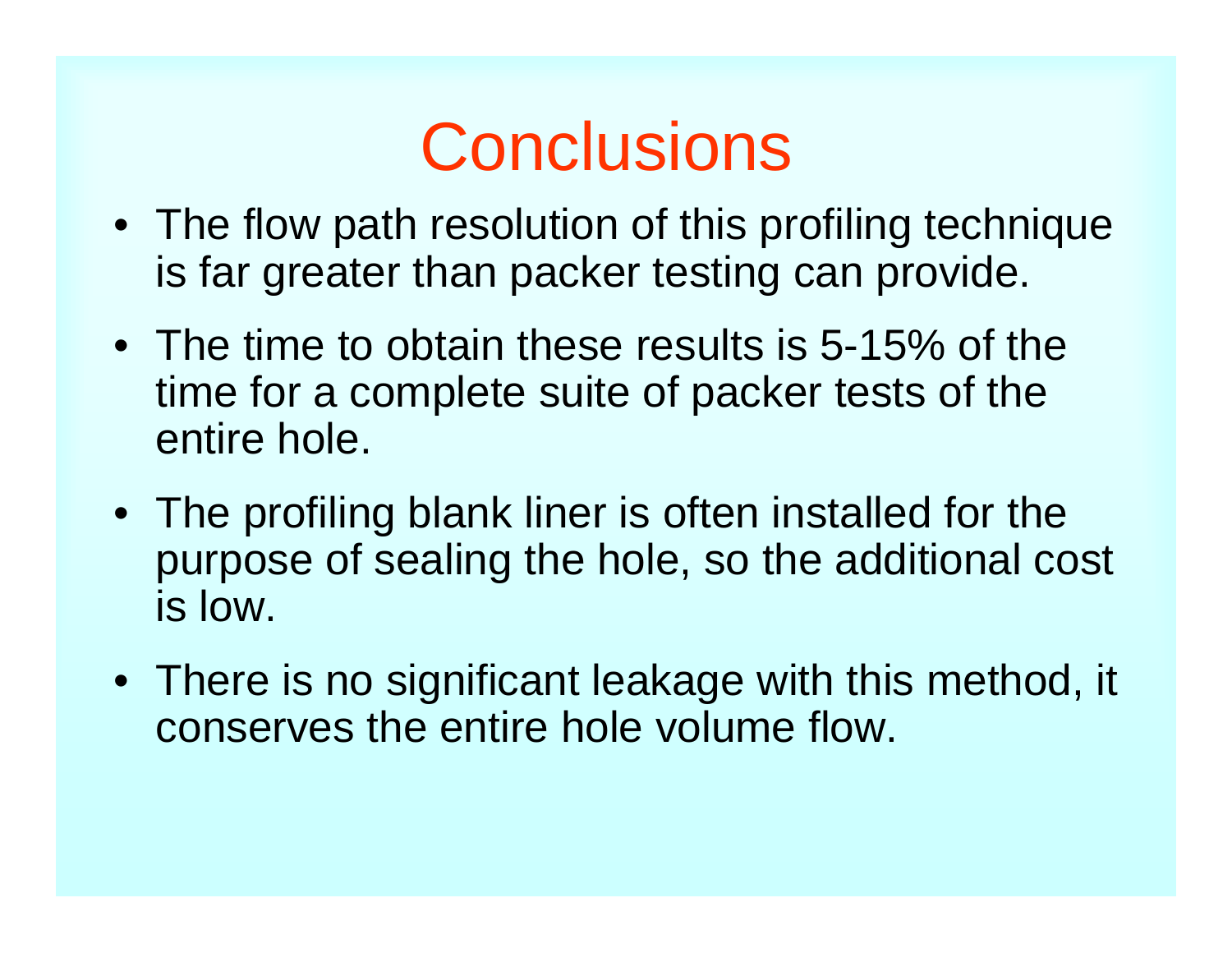## Conclusion (cont.)

- Preliminary data sets show better resolution than expected and excellent comparison with video, packer tests, and geophysical logs.
- The equipment and procedures are still being refined to even higher levels of resolution.
- The *Trio* produces a nice groundwater measurement medley